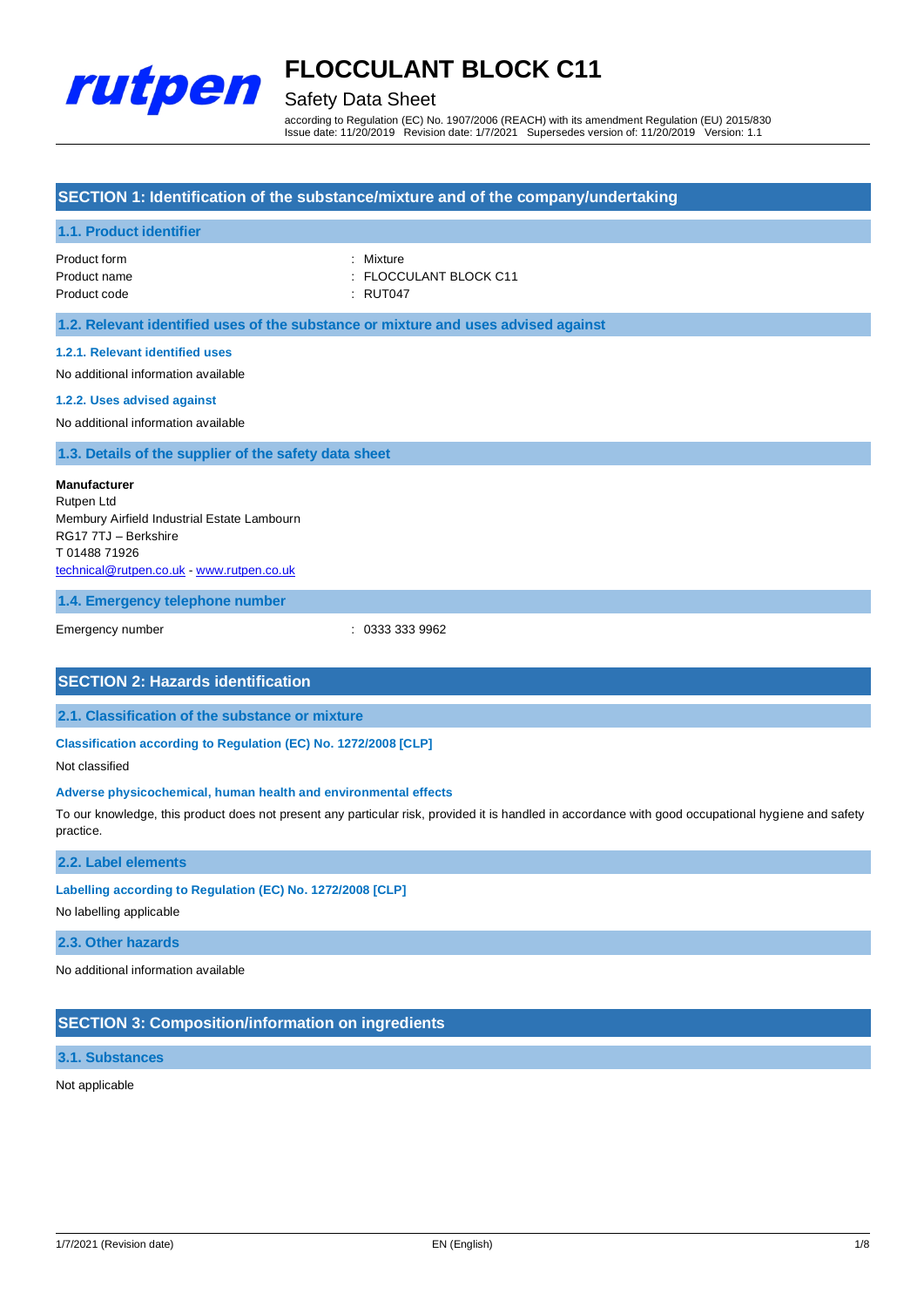## Safety Data Sheet

according to Regulation (EC) No. 1907/2006 (REACH) with its amendment Regulation (EU) 2015/830

| 3.2. Mixtures |                                                                      |               |                                                                              |
|---------------|----------------------------------------------------------------------|---------------|------------------------------------------------------------------------------|
| <b>Name</b>   | <b>Product identifier</b>                                            | $\frac{9}{6}$ | <b>Classification according to</b><br>Regulation (EC) No. 1272/2008<br>[CLP] |
| ADIPIC ACID   | CAS-No.: 124-04-9<br>EC-No.: 204-673-3<br>EC Index-No.: 607-144-00-9 | $\geq 1 - 5$  | Eye Irrit. 2, H319                                                           |

Full text of H- and EUH-statements: see section 16

| <b>SECTION 4: First aid measures</b>                                                                                                                       |                                                                                                                                                                                                             |  |  |
|------------------------------------------------------------------------------------------------------------------------------------------------------------|-------------------------------------------------------------------------------------------------------------------------------------------------------------------------------------------------------------|--|--|
| 4.1. Description of first aid measures                                                                                                                     |                                                                                                                                                                                                             |  |  |
| First-aid measures after inhalation<br>First-aid measures after skin contact<br>First-aid measures after eye contact<br>First-aid measures after ingestion | : Remove person to fresh air and keep comfortable for breathing.<br>: Wash skin with plenty of water.<br>: Rinse eyes with water as a precaution.<br>: Call a poison center or a doctor if you feel unwell. |  |  |
| 4.2. Most important symptoms and effects, both acute and delayed                                                                                           |                                                                                                                                                                                                             |  |  |
| No additional information available                                                                                                                        |                                                                                                                                                                                                             |  |  |
| 4.3. Indication of any immediate medical attention and special treatment needed                                                                            |                                                                                                                                                                                                             |  |  |

Treat symptomatically.

| <b>SECTION 5: Firefighting measures</b>                    |                                                                                                                                           |
|------------------------------------------------------------|-------------------------------------------------------------------------------------------------------------------------------------------|
| 5.1. Extinguishing media                                   |                                                                                                                                           |
| Suitable extinguishing media                               | : Water spray. Dry powder. Foam.                                                                                                          |
| 5.2. Special hazards arising from the substance or mixture |                                                                                                                                           |
| Hazardous decomposition products in case of fire           | : Toxic fumes may be released.                                                                                                            |
| 5.3. Advice for firefighters                               |                                                                                                                                           |
| Protection during firefighting                             | Do not attempt to take action without suitable protective equipment. Self-contained<br>breathing apparatus. Complete protective clothing. |

| <b>SECTION 6: Accidental release measures</b>                            |                                                                                                                                                              |  |  |  |
|--------------------------------------------------------------------------|--------------------------------------------------------------------------------------------------------------------------------------------------------------|--|--|--|
| 6.1. Personal precautions, protective equipment and emergency procedures |                                                                                                                                                              |  |  |  |
| 6.1.1. For non-emergency personnel                                       |                                                                                                                                                              |  |  |  |
| Emergency procedures                                                     | : Ventilate spillage area.                                                                                                                                   |  |  |  |
| 6.1.2. For emergency responders                                          |                                                                                                                                                              |  |  |  |
| Protective equipment                                                     | Do not attempt to take action without suitable protective equipment. For further information<br>refer to section 8: "Exposure controls/personal protection". |  |  |  |
| <b>6.2. Environmental precautions</b>                                    |                                                                                                                                                              |  |  |  |
| Avoid release to the environment.                                        |                                                                                                                                                              |  |  |  |
| 6.3. Methods and material for containment and cleaning up                |                                                                                                                                                              |  |  |  |

| Methods for cleaning up | Mechanically recover the product.                             |
|-------------------------|---------------------------------------------------------------|
| Other information       | Dispose of materials or solid residues at an authorized site. |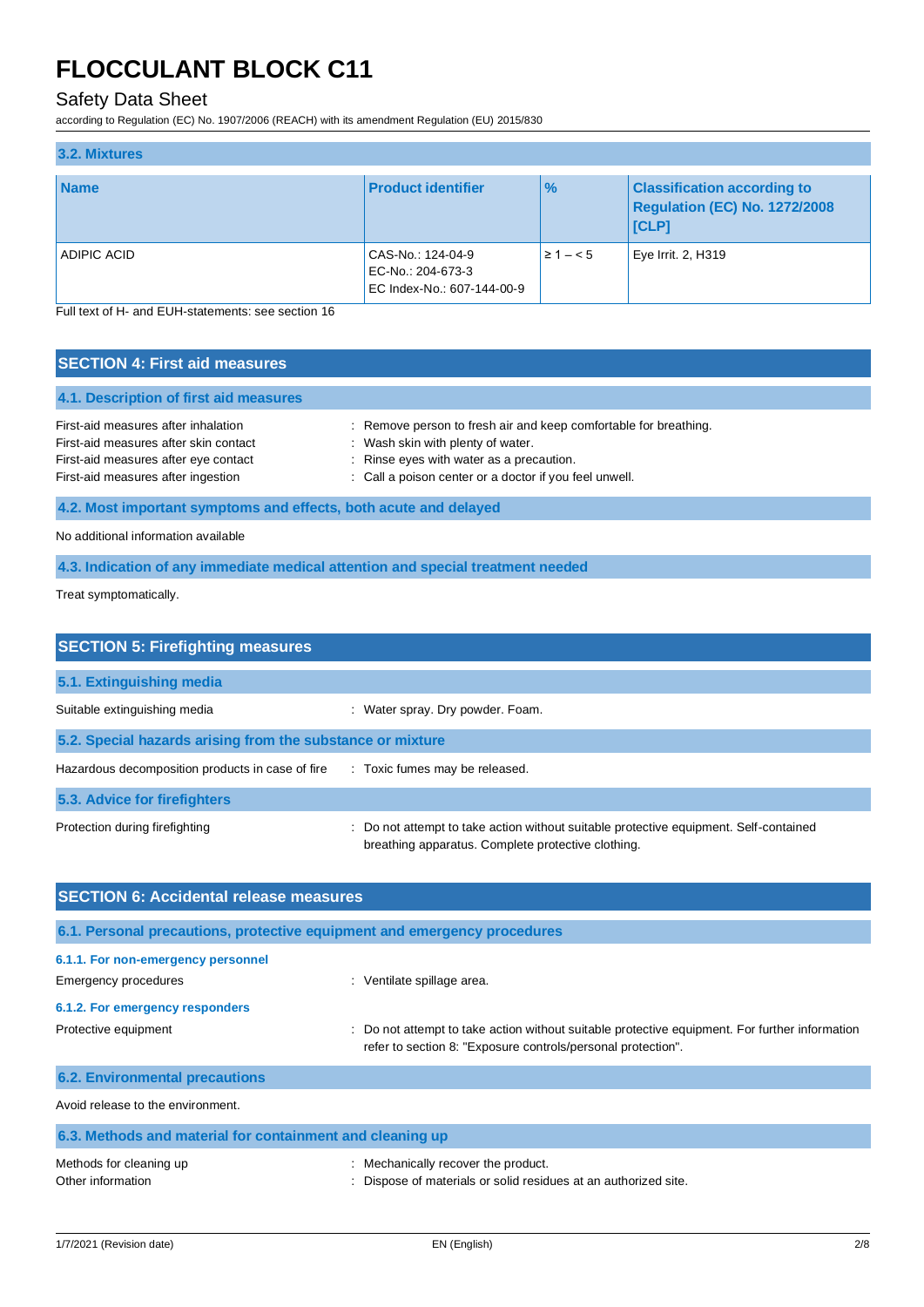## Safety Data Sheet

according to Regulation (EC) No. 1907/2006 (REACH) with its amendment Regulation (EU) 2015/830

## **6.4. Reference to other sections**

For further information refer to section 13.

| <b>SECTION 7: Handling and storage</b>                            |                                                                                                                                                                                              |
|-------------------------------------------------------------------|----------------------------------------------------------------------------------------------------------------------------------------------------------------------------------------------|
| 7.1. Precautions for safe handling                                |                                                                                                                                                                                              |
| Precautions for safe handling<br>Hygiene measures                 | : Ensure good ventilation of the work station. Wear personal protective equipment.<br>: Do not eat, drink or smoke when using this product. Always wash hands after handling the<br>product. |
| 7.2. Conditions for safe storage, including any incompatibilities |                                                                                                                                                                                              |
| Storage conditions                                                | : Store in a well-ventilated place. Keep cool.                                                                                                                                               |
| 7.3. Specific end use(s)                                          |                                                                                                                                                                                              |
| No additional information available                               |                                                                                                                                                                                              |

## **SECTION 8: Exposure controls/personal protection**

### **8.1. Control parameters**

### **8.1.1 National occupational exposure and biological limit values**

No additional information available

#### **8.1.2. Recommended monitoring procedures**

No additional information available

## **8.1.3. Air contaminants formed**

No additional information available

## **8.1.4. DNEL and PNEC**

No additional information available

## **8.1.5. Control banding**

No additional information available

**8.2. Exposure controls**

#### **8.2.1. Appropriate engineering controls**

#### **Appropriate engineering controls:**

Ensure good ventilation of the work station.

#### **8.2.2. Personal protection equipment**

**Personal protective equipment symbol(s):**



#### **8.2.2.1. Eye and face protection**

**Eye protection:** Safety glasses

#### **8.2.2.2. Skin protection**

**Skin and body protection:** Wear suitable protective clothing

**Hand protection:** Protective gloves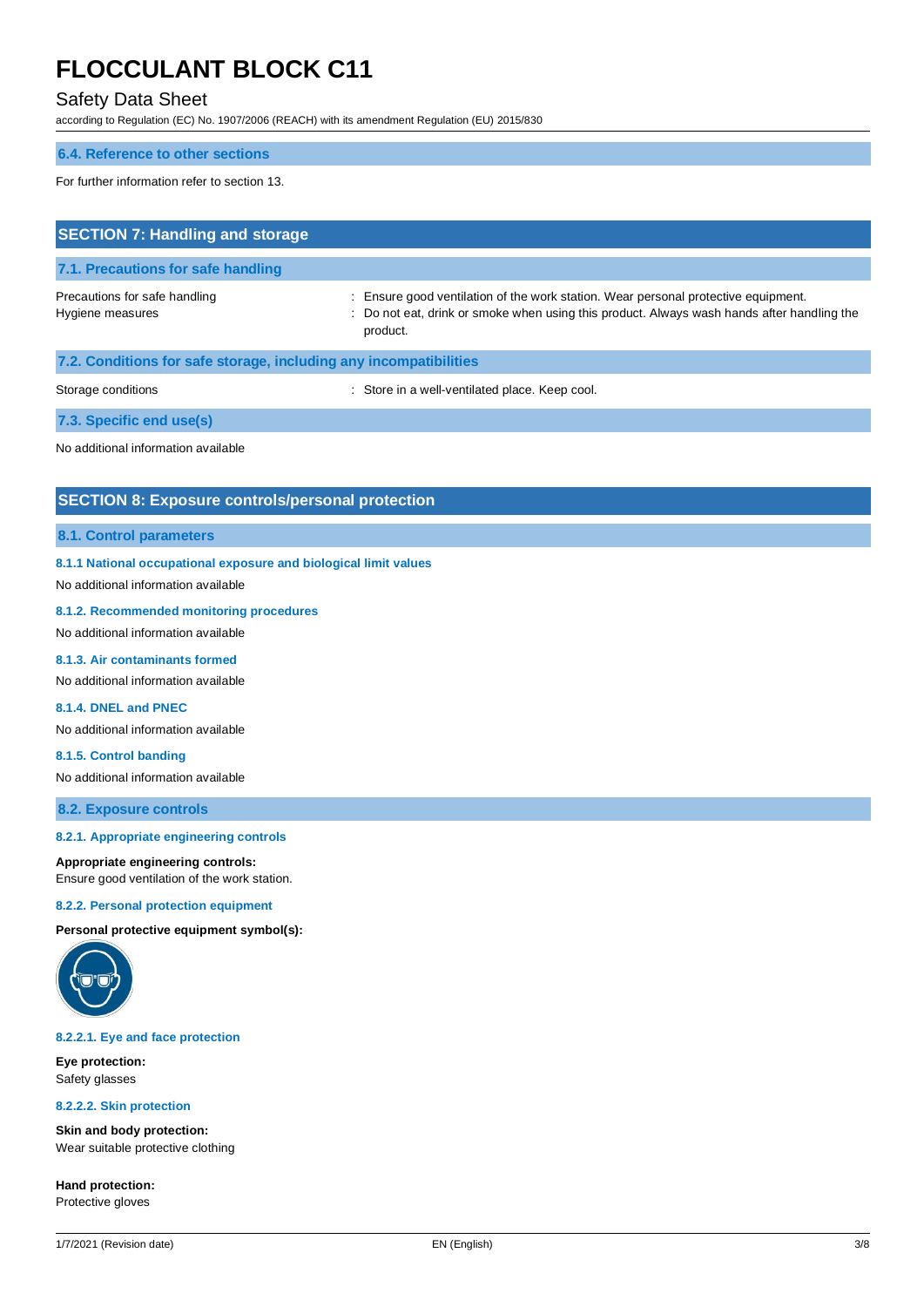## Safety Data Sheet

according to Regulation (EC) No. 1907/2006 (REACH) with its amendment Regulation (EU) 2015/830

## **8.2.2.3. Respiratory protection**

#### **Respiratory protection:**

In case of insufficient ventilation, wear suitable respiratory equipment

#### **8.2.2.4. Thermal hazards**

No additional information available

#### **8.2.3. Environmental exposure controls**

#### **Environmental exposure controls:**

Avoid release to the environment.

## **SECTION 9: Physical and chemical properties**

## **9.1. Information on basic physical and chemical properties**

| Physical state                                  | $\ddot{\phantom{a}}$ | Solid                  |
|-------------------------------------------------|----------------------|------------------------|
| Colour                                          |                      | white.                 |
| Odour                                           |                      | odourless.             |
| Odour threshold                                 |                      | No data available      |
| рH                                              |                      | Approx. 7              |
| Relative evaporation rate (butylacetate=1)      |                      | No data available      |
| Melting point                                   |                      | No data available      |
| Freezing point                                  |                      | Not applicable         |
| Boiling point                                   |                      | No data available      |
| Flash point                                     |                      | Not applicable         |
| Auto-ignition temperature                       |                      | Not applicable         |
| Decomposition temperature                       |                      | No data available      |
| Flammability (solid, gas)                       |                      | Non flammable.         |
| Vapour pressure                                 |                      | No data available      |
| Relative vapour density at 20 °C                |                      | No data available      |
| Relative density                                |                      | 1000 kg/m <sup>3</sup> |
| Solubility                                      |                      | No data available      |
| Partition coefficient n-octanol/water (Log Pow) |                      | No data available      |
| Viscosity, kinematic                            |                      | Not applicable         |
| Viscosity, dynamic                              |                      | No data available      |
| <b>Explosive properties</b>                     |                      | No data available      |
| Oxidising properties                            |                      | No data available      |
| <b>Explosive limits</b>                         |                      | Not applicable         |

### **9.2. Other information**

No additional information available

## **SECTION 10: Stability and reactivity**

### **10.1. Reactivity**

The product is non-reactive under normal conditions of use, storage and transport.

### **10.2. Chemical stability**

Stable under normal conditions.

## **10.3. Possibility of hazardous reactions**

No dangerous reactions known under normal conditions of use.

## **10.4. Conditions to avoid**

None under recommended storage and handling conditions (see section 7).

**10.5. Incompatible materials**

#### No additional information available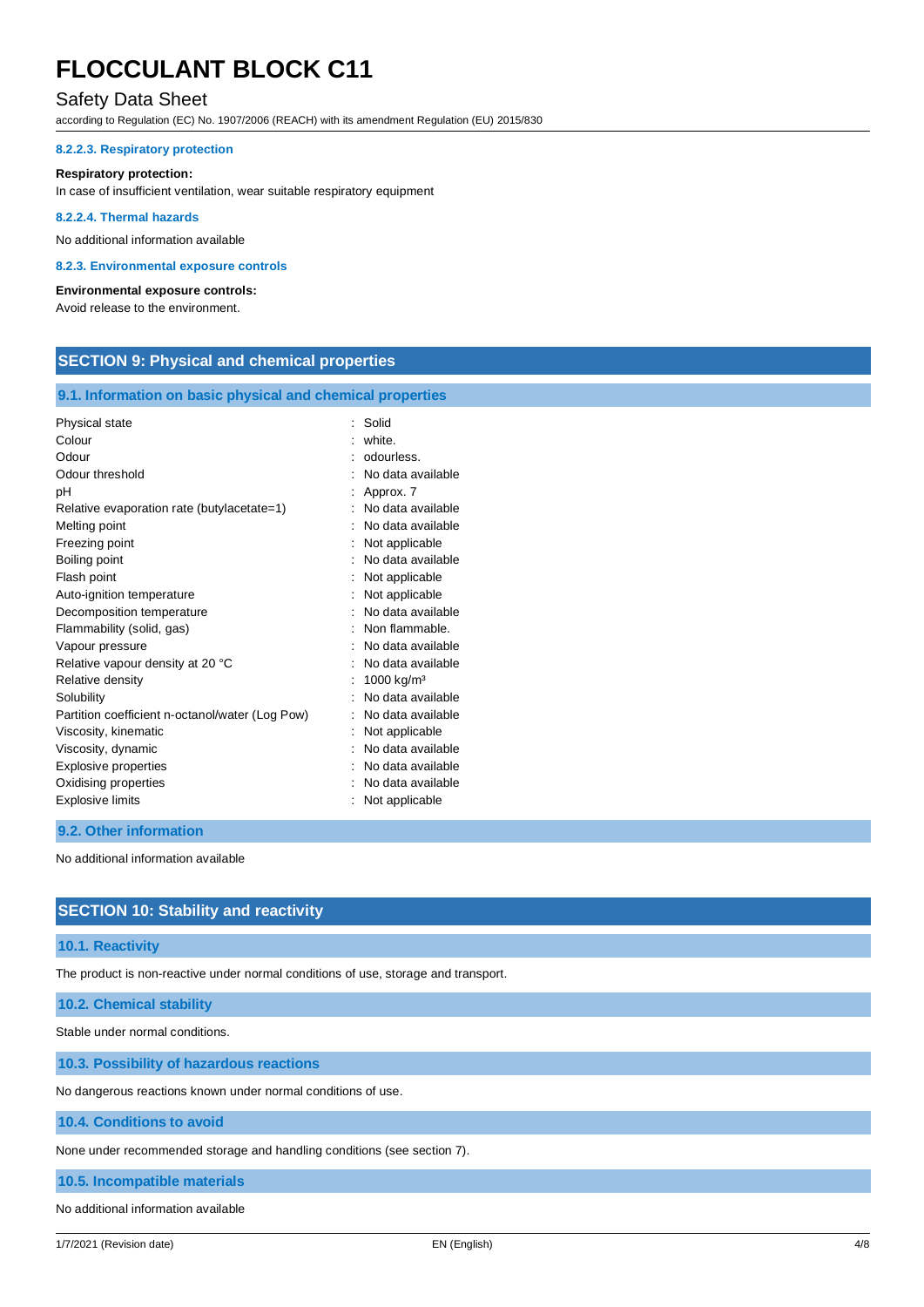## Safety Data Sheet

according to Regulation (EC) No. 1907/2006 (REACH) with its amendment Regulation (EU) 2015/830

## **10.6. Hazardous decomposition products**

Under normal conditions of storage and use, hazardous decomposition products should not be produced.

| <b>SECTION 11: Toxicological information</b> |                      |  |
|----------------------------------------------|----------------------|--|
| 11.1 Information on toxicological effects    |                      |  |
|                                              |                      |  |
| Acute toxicity (oral)                        | Not classified<br>٠  |  |
| Acute toxicity (dermal)                      | Not classified       |  |
| Acute toxicity (inhalation)                  | Not classified       |  |
| Skin corrosion/irritation                    | Not classified<br>٠  |  |
|                                              | pH: Approx. 7        |  |
| Serious eye damage/irritation                | Not classified<br>۰. |  |
|                                              | pH: Approx. 7        |  |
| Respiratory or skin sensitisation            | Not classified<br>÷  |  |
| Germ cell mutagenicity                       | Not classified<br>٠  |  |
| Carcinogenicity                              | Not classified<br>÷  |  |
| Reproductive toxicity                        | Not classified<br>÷  |  |
| STOT-single exposure                         | Not classified       |  |
| STOT-repeated exposure                       | Not classified<br>٠  |  |
| Aspiration hazard                            | Not classified<br>÷  |  |
| <b>FLOCCULANT BLOCK C11</b>                  |                      |  |
| Viscosity, kinematic                         | Not applicable       |  |

| <b>SECTION 12: Ecological information</b>                                              |                                                                                                                          |
|----------------------------------------------------------------------------------------|--------------------------------------------------------------------------------------------------------------------------|
| 12.1. Toxicity                                                                         |                                                                                                                          |
| Ecology - general                                                                      | The product is not considered harmful to aquatic organisms nor to cause long-term adverse<br>effects in the environment. |
| Hazardous to the aquatic environment, short-term<br>(acute)                            | : Not classified                                                                                                         |
| Hazardous to the aquatic environment, long-term<br>(chronic)<br>Not rapidly degradable | : Not classified                                                                                                         |
| 12.2. Persistence and degradability                                                    |                                                                                                                          |
| No additional information available                                                    |                                                                                                                          |
| 12.3. Bioaccumulative potential                                                        |                                                                                                                          |
| No additional information available                                                    |                                                                                                                          |
| 12.4. Mobility in soil                                                                 |                                                                                                                          |
| No additional information available                                                    |                                                                                                                          |
| 12.5. Results of PBT and vPvB assessment                                               |                                                                                                                          |
| No additional information available                                                    |                                                                                                                          |
| 12.6. Other adverse effects                                                            |                                                                                                                          |
| No additional information available                                                    |                                                                                                                          |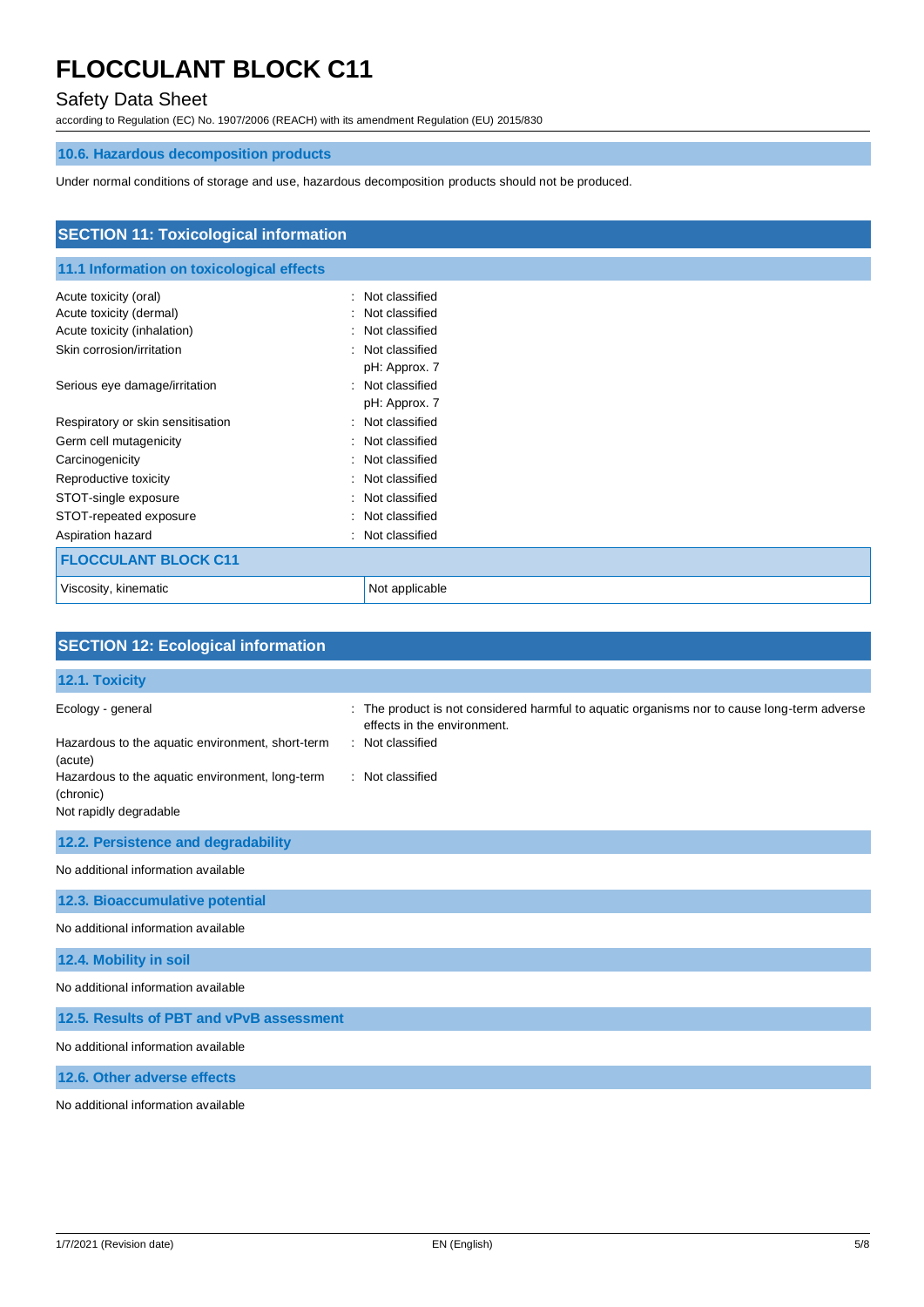## Safety Data Sheet

according to Regulation (EC) No. 1907/2006 (REACH) with its amendment Regulation (EU) 2015/830

## **SECTION 13: Disposal considerations**

### **13.1. Waste treatment methods**

Waste treatment methods : Dispose of contents/container in accordance with licensed collector's sorting instructions.

## **SECTION 14: Transport information**

## In accordance with ADR / IMDG / IATA / ADN / RID

| <b>ADR</b>                             | <b>IMDG</b>                      | <b>IATA</b>    | <b>ADN</b>     | <b>RID</b>     |  |
|----------------------------------------|----------------------------------|----------------|----------------|----------------|--|
| 14.1. UN number                        |                                  |                |                |                |  |
| $UN -$                                 | Not applicable                   | Not applicable | Not applicable | Not applicable |  |
| 14.2. UN proper shipping name          |                                  |                |                |                |  |
| Not applicable                         | Not applicable                   | Not applicable | Not applicable | Not applicable |  |
|                                        | 14.3. Transport hazard class(es) |                |                |                |  |
| Not applicable                         | Not applicable                   | Not applicable | Not applicable | Not applicable |  |
| 14.4. Packing group                    |                                  |                |                |                |  |
| Not applicable                         | Not applicable                   | Not applicable | Not applicable | Not applicable |  |
| <b>14.5. Environmental hazards</b>     |                                  |                |                |                |  |
| Dangerous for the<br>environment: No   | Not applicable                   | Not applicable | Not applicable | Not applicable |  |
| No supplementary information available |                                  |                |                |                |  |

#### **14.6. Special precautions for user**

#### **Overland transport**

No data available

## **Transport by sea**

Not applicable

## **Air transport**

Not applicable

## **Inland waterway transport**

Not applicable

## **Rail transport**

Not applicable

**14.7. Transport in bulk according to Annex II of Marpol and the IBC Code**

### Not applicable

## **SECTION 15: Regulatory information**

## **15.1. Safety, health and environmental regulations/legislation specific for the substance or mixture**

## **15.1.1. EU-Regulations**

Contains no REACH substances with Annex XVII restrictions

Contains no substance on the REACH candidate list

Contains no REACH Annex XIV substances

Contains no substance subject to Regulation (EU) No 649/2012 of the European Parliament and of the Council of 4 July 2012 concerning the export and import of hazardous chemicals.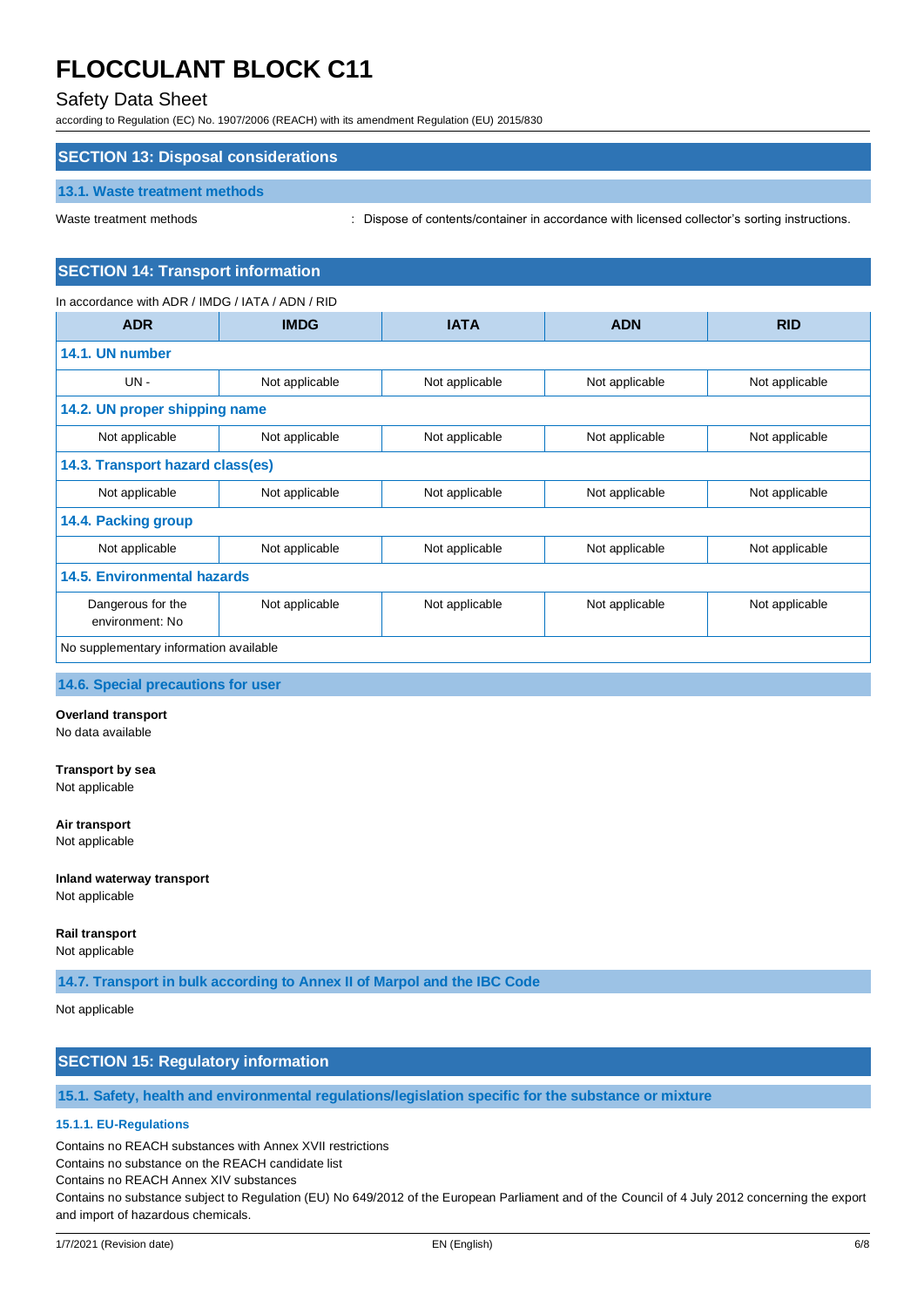## Safety Data Sheet

according to Regulation (EC) No. 1907/2006 (REACH) with its amendment Regulation (EU) 2015/830

Contains no substance subject to Regulation (EU) No 2019/1021 of the European Parliament and of the Council of 20 June 2019 on persistent organic pollutants

Contains no substance subject to Regulation (EU) 2019/1148 of the European Parliament and of the Council of 20 June 2019 on the marketing and use of explosives precursors.

### **15.1.2. National regulations**

#### **Germany**

| Water hazard class (WGK)                           | : WGK 1, Slightly hazardous to water (Classification according to AwSV, Annex 1) |
|----------------------------------------------------|----------------------------------------------------------------------------------|
| Hazardous Incident Ordinance (12. BImSchV)         | : Is not subject of the Hazardous Incident Ordinance (12. BImSchV)               |
| <b>Netherlands</b>                                 |                                                                                  |
| SZW-lijst van kankerverwekkende stoffen            | : None of the components are listed                                              |
| SZW-lijst van mutagene stoffen                     | : None of the components are listed                                              |
| SZW-lijst van reprotoxische stoffen - Borstvoeding | : None of the components are listed                                              |
| SZW-lijst van reprotoxische stoffen -              | : None of the components are listed                                              |
| Vruchtbaarheid                                     |                                                                                  |
| SZW-lijst van reprotoxische stoffen - Ontwikkeling | : None of the components are listed                                              |
| Switzerland                                        |                                                                                  |
| Storage class (LK)                                 | : NG - Non-hazardous                                                             |
| 15.2. Chemical safety assessment                   |                                                                                  |

No chemical safety assessment has been carried out

## **SECTION 16: Other information**

| <b>Abbreviations and acronyms:</b> |                                                                                                 |  |
|------------------------------------|-------------------------------------------------------------------------------------------------|--|
| <b>ADN</b>                         | European Agreement concerning the International Carriage of Dangerous Goods by Inland Waterways |  |
| <b>ADR</b>                         | European Agreement concerning the International Carriage of Dangerous Goods by Road             |  |
| <b>ATE</b>                         | <b>Acute Toxicity Estimate</b>                                                                  |  |
| <b>BCF</b>                         | <b>Bioconcentration factor</b>                                                                  |  |
| <b>BLV</b>                         | <b>Biological limit value</b>                                                                   |  |
| <b>BOD</b>                         | Biochemical oxygen demand (BOD)                                                                 |  |
| COD                                | Chemical oxygen demand (COD)                                                                    |  |
| <b>DMEL</b>                        | <b>Derived Minimal Effect level</b>                                                             |  |
| <b>DNEL</b>                        | Derived-No Effect Level                                                                         |  |
| EC-No.                             | European Community number                                                                       |  |
| <b>EC50</b>                        | Median effective concentration                                                                  |  |
| EN                                 | European Standard                                                                               |  |
| <b>IARC</b>                        | International Agency for Research on Cancer                                                     |  |
| <b>IATA</b>                        | International Air Transport Association                                                         |  |
| <b>IMDG</b>                        | <b>International Maritime Dangerous Goods</b>                                                   |  |
| LC50                               | Median lethal concentration                                                                     |  |
| LD50                               | Median lethal dose                                                                              |  |
| <b>LOAEL</b>                       | Lowest Observed Adverse Effect Level                                                            |  |
| <b>NOAEC</b>                       | No-Observed Adverse Effect Concentration                                                        |  |
| <b>NOAEL</b>                       | No-Observed Adverse Effect Level                                                                |  |
| <b>NOEC</b>                        | No-Observed Effect Concentration                                                                |  |
| <b>OECD</b>                        | Organisation for Economic Co-operation and Development                                          |  |